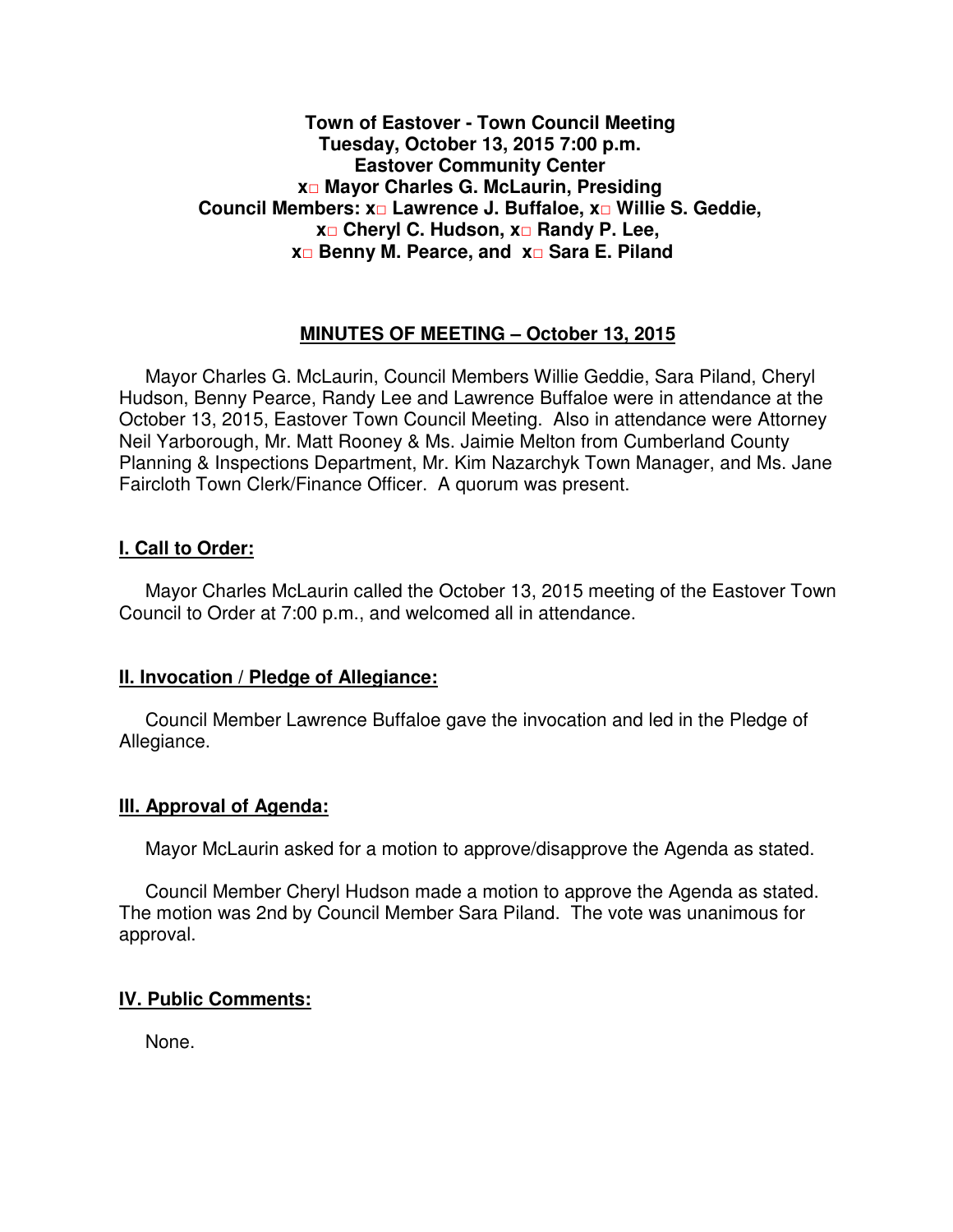# **V. Consent Agenda:**

 Mayor McLaurin asked for a motion to approve/disapprove the Consent Agenda as stated.

 Council Member Randy Lee made a motion to approve the Consent Agenda as so stated. The motion was 2<sup>nd</sup> by Council Member Lawrence Buffaloe. The vote was unanimous for approval.

# **VI. Discussion Agenda:**

# **Agenda Item #1:**

# **PUBLIC HEARING CASE NO. P15-47**

**P15-47: REZONING OF 3.33 +/- ACRES FROM R6A RESIDENTIAL TO C1(P) PLANNED LOCAL BUSINESS/CZ CONDITIONAL ZONING FOR TRADE CONTRACTOR OFFICE AND MINI-WAREHOUSEING, LOCATED ON THE NORTHWEST SIDE OF US HWY 301 (DUNN ROAD), SOUTH OF SR 1722 (BEARD ROAD): SUBMITTED BY KINLAW V. JACOBS (OWNER). (EASTOVER 10/13/2015)** 

Mayor McLaurin stated that I now **Open** the Public Hearing on Case No. P15-47.

 Mr. Matt Rooney from the Cumberland County Planning & Inspections Department gave a briefing to the Council on Case P15-47. Mr. Rooney stated that there is 3.33  $+/-$  acres of land with a 182.77'  $+/-$  on US HWY 301 (Dunn Road), and 168.77' $+/-$  on Albatross Road and 253.0' +/-on Hardy Lane. The owner wants to have the acreage rezoned from R6A Residential to C1(P) Planned Local Business/CZ Conditional Zoning for Trade Contractor office and Mini-Warehousing. Mr. Rooney stated that there are no soil limitations, and there are no road improvements/constructions specified for this area.

 Mr. Rooney stated that the Planning & Inspections Staff recommends the Board approve Case No. P15-47 for the C1(P) Planned Local Business/CZ Conditional Zoning district for a trade contractor office and mini-warehousing based on its uses is reasonable as it will accommodate small scale, low–intensity services for the Town of Eastover, and it is reasonable and in the public interest. The Planning & Inspections Staff recommends the Board approve Case No. P15-47.

 Mayor McLaurin asked if there were any speakers signed up to speak for or against this case. The Clerk replied that Mr. Kinlaw J. Jacobs, 3305 St. Hardy Lane, Eastover, NC signed up to speak. Mr. Jacobs stated that he has a location in Fayetteville and would like to expand to Eastover. He said that most of his work is on Fort Bragg, but would like to get back into residential home improvement. The self-storage facility should be ready by summer of next year.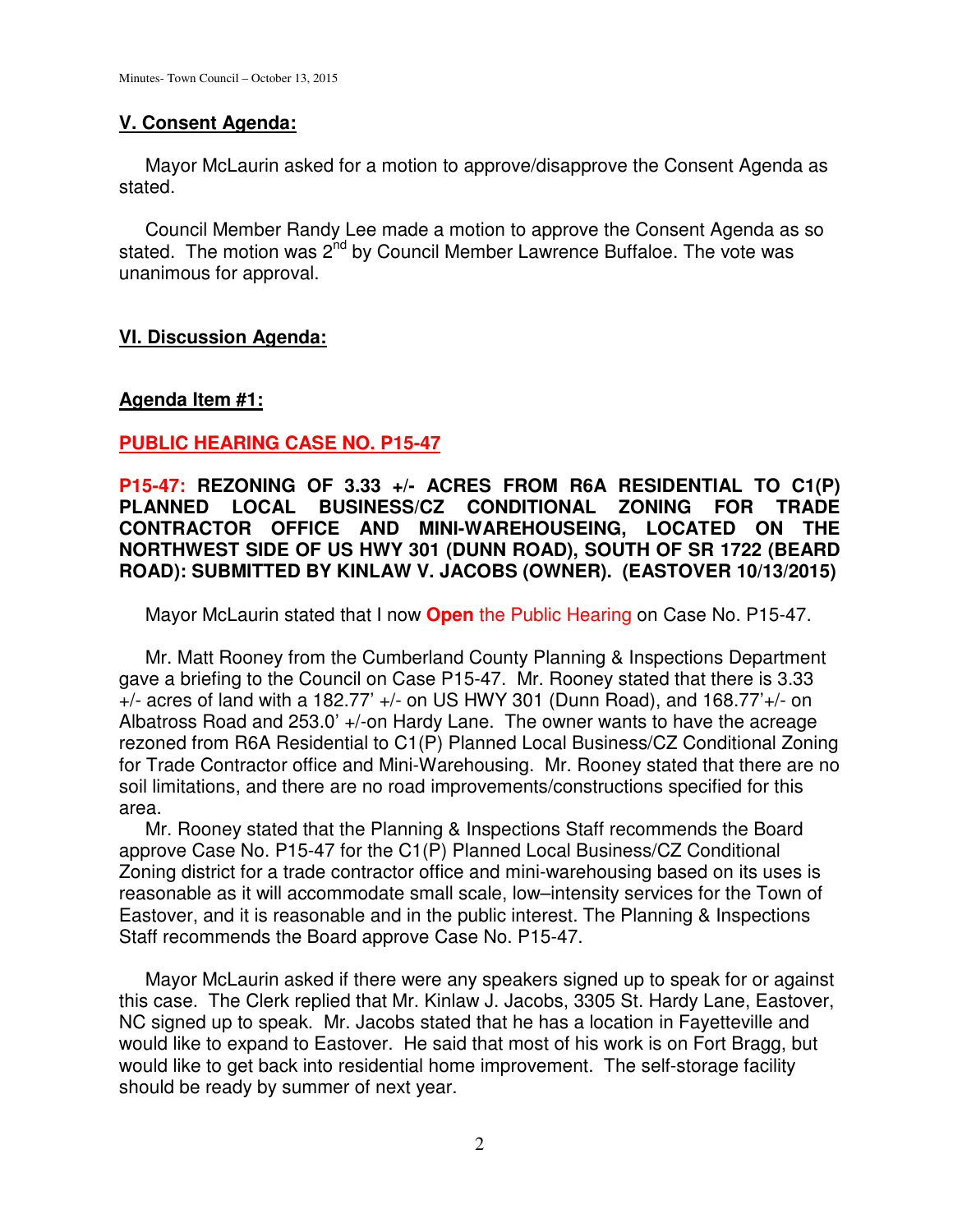Mayor McLaurin asked the Council if they had any questions or concerns. There were none.

Mayor McLaurin asked for a Motion to **Close** the Public Hearing.

 A motion to **Close** the Public Hearing was made by Council Member Cheryl Hudson. Council Member Lawrence Buffaloe 2nd the motion. The vote was unanimous for approval.

 Mayor McLaurin asked for motion to **approve or disapprove** Case No. P15-47 for **consistency** as so stated in the Cumberland County Planning Board's recommendation.

 Council Member Sara Piland made a motion to **approve** Case No P15-47 for C1(P) rezoning as it is **consistent** with the adopted comprehensive plan designated as the 2030 Growth Vision Plan, which calls for "community growth area" at this location as approved as would provide mini-warehousing for local residents in close proximity to I-95. The request is not consistent with the Eastover Area Detailed Land Use Plan which calls for "medium density residential" at this location; however, the request is logical as the Eastover Plan Commercial Core Overlay District.

Council Member Lawrence Buffaloe  $2^{nd}$  the motion. The vote was unanimous for approval.

 Mayor McLaurin asked for a motion to **approve or disapprove** Case No. P15-47 for **reasonable** uses, as so stated by the Cumberland County Planning Board's recommendation.

 Council Member Lawrence Buffaloe made a motion to **approve** Case No. P15-47 for **reasonable** uses for the C1)P) Planned Local Business/CZ Conditional Zoning district for a trade contractor office and mini-warehousing based on the following as the location and character of the requested district and uses is reasonable as it will accommodate small scale, low intensity services for the Town of Eastover.

Council Member Cheryl Hudson  $2^{nd}$  the motion. The vote was unanimous for approval.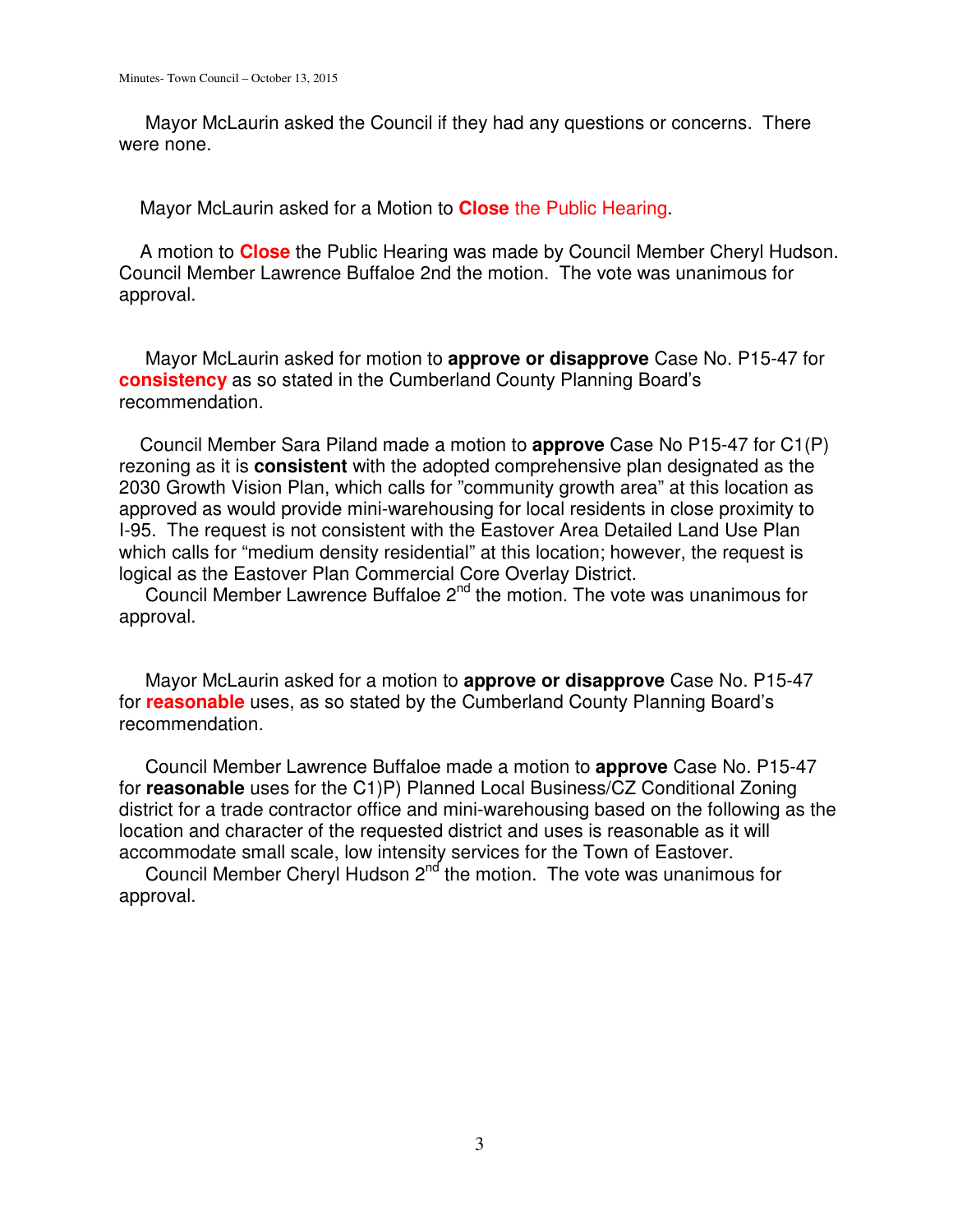### **Agenda Item #2**:

# **PUBLIC HEARING: TO SEEK APPROVAL FROM THE LOCAL GOVERNMENT COMMISSION (LGC) REGARDING CONSTRUCTION LOAN FOR THE NEW TOWN HALL. See Exhibit F.**

 Mayor McLaurin **Opened the Public Hearing** regarding the Town's application to the Local Government Commission (LGC) for approval to obtain a \$1,600,000 construction loan from a commercial bank.

 Mr. Nazarchyk gave a brief summary of the Town's approval by USDA for a long term loan of \$1,600,000 to finance the new town hall, but the USDA did not provide construction lending, so the Town would need to obtain this from a commercial bank, or sell bonds. LGC approval would be required for either since the amount was over \$500,000. He stated that the public hearing's purpose was to receive citizen comment/input regarding this request.

 Mr. Nazarchyk then directed the Council to the Resolution in their packets, and he commented on the need for a new town hall building, and stated that a construction loan would be less costly than selling bonds. It would also be quicker, and meet the Town's time frame. The Town has shown excellent fiscal management of its funds, and all audits have received satisfactory ratings.

 Mr. Nazarchyk then asked the Council to approve **Resolution 2015-08 "Resolution Authorizing the Filing of an Application for approval of a Financing Agreement Authorized by North Carolina General Statute 160A-20"**. Mr. Nazarchyk further stated that the application package to the LGC would require a check for the \$1,250 fee

 Mayor McLaurin then asked the Town Clerk if anyone had signed up to speak, and the Clerk responded there were none.

 McLaurin asked if there were any questions or concerns about the LGC or the Construction Loan to USDA. There was no discussion by Council.

 Mayor McLaurin asked for a Motion to **Close the Public Hearing** on the Construction Loan from USDA.

 Council Member Cheryl Hudson made a motion to **Close** the Public Hearing concerning the USDA Construction Loan. Council Member Randy Lee 2<sup>nd</sup> the motion. The vote was unanimous for approval.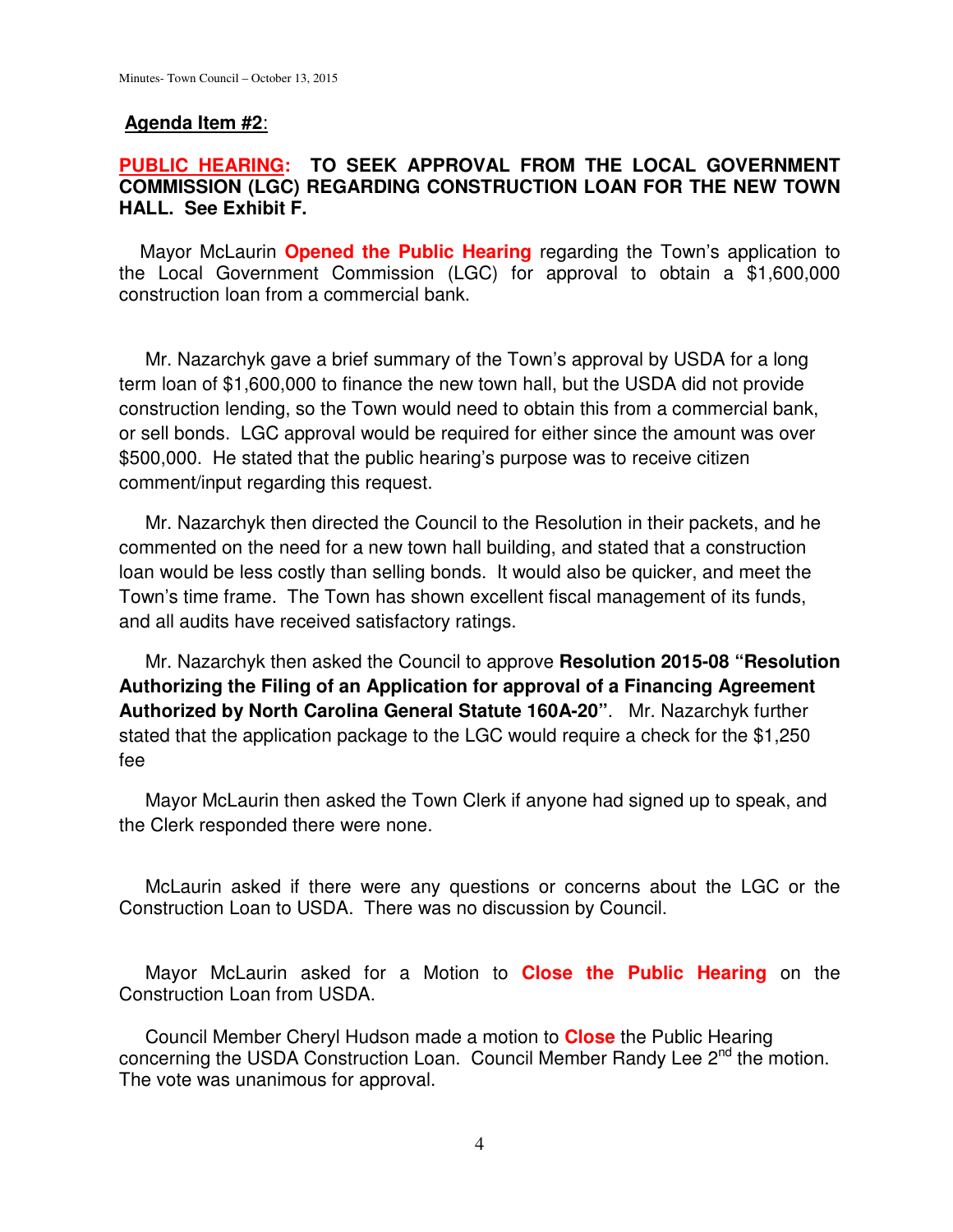Mayor McLaurin asked for a **Motion to approve or disapprove** Resolution No. 2015-08, and give authority to the Town Manager to proceed with obtaining approval from the Local Government Commission (LGC) for a Construction Loan to USDA for the New Town Hall.

 Council Member Sara Piland made a motion to approve Resolution 2015-08 and seek approval from the LGC for the Construction Loan from USDA for the New Town Hall. Council Member Cheryl Hudson 2<sup>nd</sup> the motion. The vote was unanimous for approval.

#### **Agenda Item #3:**

#### **CASE NO. 92-262.**

**CONSIDERATION OF THE "OFF THE RACK'S BOUTIQUE"; REQUEST FOR ATTACHED SIGN DESIGN APPROVAL WITHIN THE COMMERCIAL CORE OVERLAY DISTRICT, COUNTY ZONING ORDINANCE AND EASTOVER SUPPLEMENTAL AMENDMENTS; ZONING: C(P); TOTAL ACREAGE: 0.63 +/-; LOCATION: 3856-B DUNN ROAD (US HWY 301). (EASTOVER) See Exhibit G.** 

 Council Member Cheryl Hudson asked the Council to recuse her from this case, as she is the owner of the property. Mayor McLaurin asked the Council for a motion to recuse Council Member Hudson. Council Member Sara Piland made a motion to recuse Council Member Hudson from this case. Council Member Benny Pearce 2<sup>nd</sup> the motion. The vote was 6 in favor and none against.

Mr. Matt Rooney briefed the Council on Case No. 92-262. He stated that the developer is requesting approval of the proposed sign design for the "Off The Racks Boutique" business to be located within existing shopping center. He stated that this development was originally approved in the County on July 07, 1992. Under the Commercial Core Outlay District design standards, all proposed signs must be approved by the Town Council. He said there will be no external changes to the existing structure other than the placement of the proposed sign. Mr. Rooney stated that the only applicable condition would be for the developer to obtain permits prior to commencement of the business and prior to installation of the sign. He stated that this will be a 12 sq. ft. sign attached to the front of the building.

 Mayor McLaurin asked if there were any questions or discussion on Case No. 92- 262. There was none.

Mayor McLaurin asked for a motion to approve or disapprove Case No. 92-262.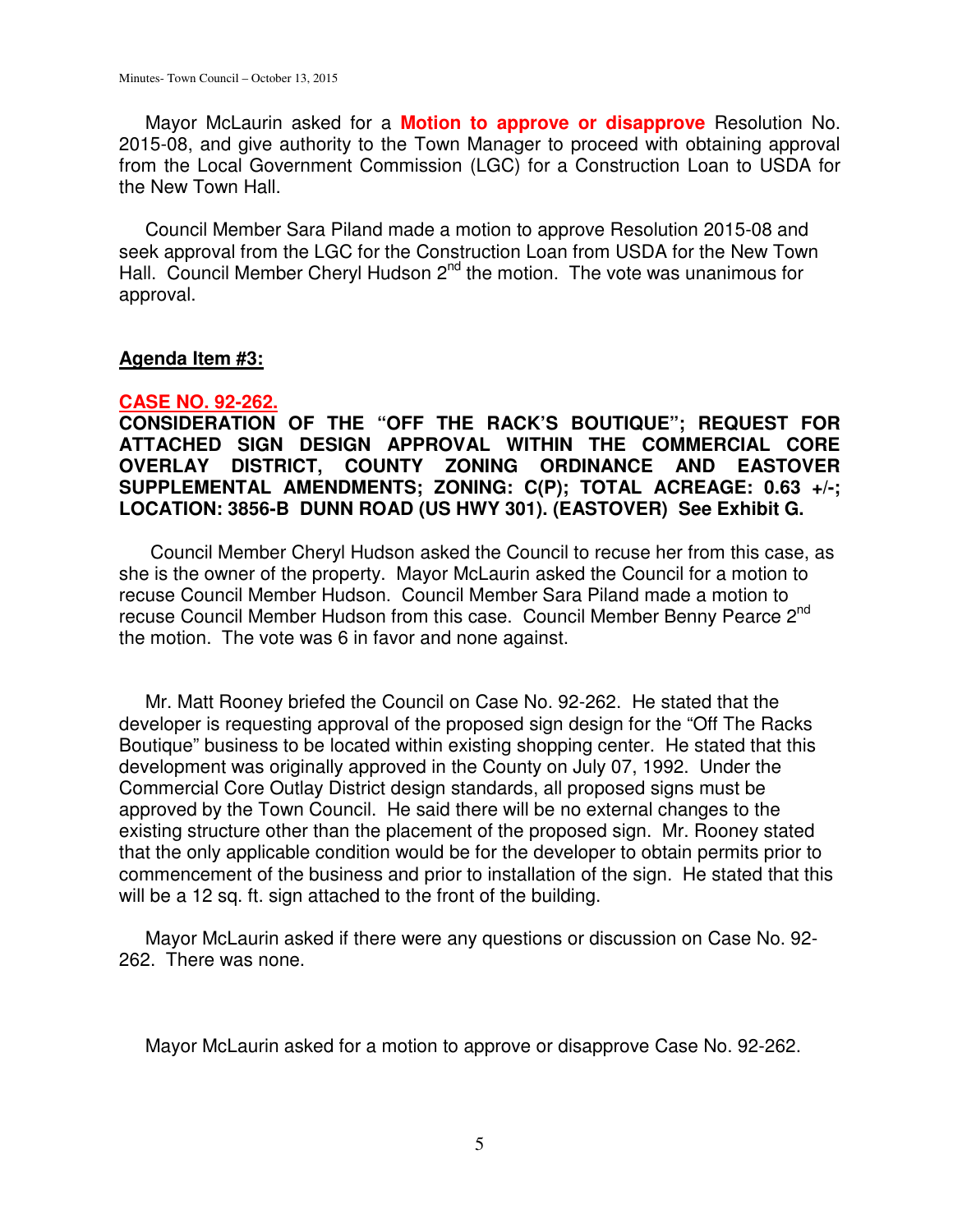Council Member Randy Lee made a motion to approve Case No. 92-262 as designed. Council Member Lawrence Buffaloe 2<sup>nd</sup> the motion. The vote was unanimous for approval.

#### **Agenda Item #4:**

#### **Discussion on the Town Hall Design.**

 Mr. Nazarchyk gave a brief summary of the Architect Chris Frank's meeting with the Council on Tuesday, October 6, 2015, in which the final design of the proposed Town Hall was presented. Mr. Nazarchyk asked that the Council formally approve the design so that Mr. Frank could submit to the USDA for review and approval.

 Mayor McLaurin asked for a motion to approve or disapprove the final design for the New Town Hall.

 Council Member Cheryl Hudson made a motion to approve the final Town Hall design. Council Member Randy Lee  $2^{nd}$  the motion. The vote was unanimous for approval.

#### **VII. RECEIVE MAYOR'S UPDATE.**

 Mayor McLaurin asked for everyone to keep Mr. Howard Piland, Sr. and Council Member Randy Lee in their prayers.

 Mayor McLaurin stated that Council Member Willie Geddie will be honored as 2015 Distinguished Citizen Award given by the Cumberland County Boy Scouts of America (Occoneechee Council). The dinner will be held Friday, October  $30<sup>th</sup>$ , 2015, 7:00 p.m. at Salem United Methodist Church. Several people have tickets for sale, and one is Mrs. Shirley McLaurin. The tickets are Couples - \$50, - Individuals \$30 and - Special Table of 8 \$500. The RSVP deadline is October 19<sup>th</sup> 2015. Mayor McLaurin stated that this honor is most deserving for Mr. Willie Geddie.

 Mayor McLaurin commended Mr. Matt Knight, Alcohol Law Enforcement Officer (ALE) who gave a briefing on Alcohol enforcement at the Eastover Community Watch meeting.

 Mayor McLaurin stated that the Dig-A-Bit Garden Club is having a trash pick-up. He stated that he and his wife have been picking up trash on Baywood Road.

Mayor McLaurin asked everyone to vote on November 3, 2015.

 Mayor McLaurin asked the Council to discuss removing the two trees on Church Street. He stated that the trees are diseased and need to come down before the Town